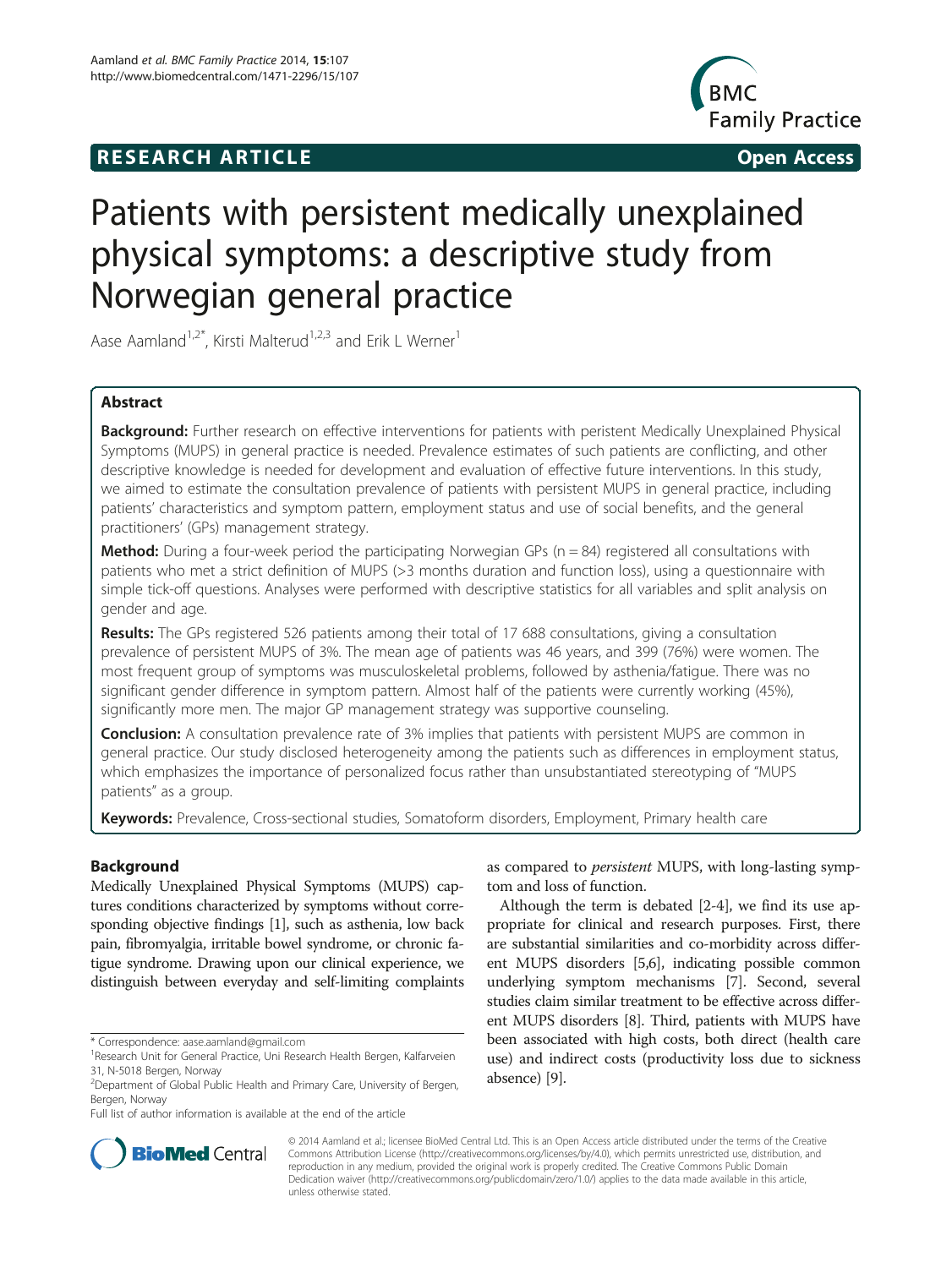The research literature on MUPS prevalence in general practice is conflicting, with prevalence rates ranging from 1.1 to 33% [[1,10-17\]](#page-5-0). This is probably due to different or imprecise definitions of the condition, or different data sources for measurement. An often-reported figure is 15% [\[18\]](#page-5-0), while Steinbrecher et al. report more than two-thirds of all consultations to be related to MUPS [[19\]](#page-5-0). A recent Cochrane review calls for more knowledge about the use of social benefits among patient with MUPS [[20](#page-5-0)]. Consultation prevalence, or the proportion of consultations with a certain condition, is an adequate measure for health care utilization related to different health problems in general practice, for instance when estimating direct costs of MUPS [\[9](#page-5-0)].

Effective interventions for patients with persistent MUPS in general practice are yet to be established, but should be based on treatment studies where more descriptive knowledge of the patients is included. We therefore conducted a study in a naturalistic GP-setting to estimate the consultation prevalence and describe symptom pattern of patients with persistent MUPS in Norwegian general practice. We also wanted to describe these patients' employment status and use of social benefits, and the GPs management strategy.

# Method

In planning, implementation and reporting we used the STROBE check list for cross-sectional studies [[21\]](#page-5-0).

# Study setting and design

Norway has 5, 05 million inhabitants and 4 189 GPs. A list system includes 99.5% of the population and connects every Norwegian citizen to a specific GP. The GPs issue 80% of all sickness certificates [\[22](#page-5-0)]. Health care is mostly publicly financed, with a fixed amount of maximum personal charge per year for the patient. Vest-Agder county has approximately 180 000 inhabitants and 160 GPs located in 44 different practices. It has a mix of rural and urban areas, and covers a range of socioeconomic status among the inhabitants.

In October 2012 all GPs in this county were invited by postal letter to participate in our multi-practice crosssectional study, after piloting in a practice with 13 GPs. The GPs were asked to register all patients who met a strict definition of persistent MUPS (see below) attending during a four-week period. We defined the consultation prevalence as the number of consultations with patients with MUPS related to the total number of consultations across the study period. The GPs received invitation-letter and then reminder e-mails before, right after study-start and midway in the registration period. AA promoted the study through meetings with the GPs, either during lunch-visits or in supervised peer groups. One week after the registration period, all non- responders were contacted with a reminder letter, e-mail, SMS or telephone.

# Case definition and questionnaire

For the purpose of this study, we defined persistent MUPS as "physical symptoms with no identified organic cause, lasting for at least three months and leading to a loss of function". Loss of function was explained as sickness absence or disability, or withdrawal from social activities like sports, social events or other leisure activities. In case of co-morbid diseases, the unexplained symptoms should outweigh function loss caused by medically explained symptoms. Our case definition was carefully presented in the invitation letter, e-mails and personal meetings with the GPs. Patients  $\geq 18$  years were included.

The GPs were asked to register data from every eligible patient on a one-page form with simple tick-off questions during a four-week period. The registration form, which was completed in less than three minutes (see Additional file [1](#page-4-0)), included relevant demographic information, symptom pattern (duration and localization), work participation and the GPs management strategy in the actual consultation.

## **Statistics**

The data were analyzed using IBM SPSS version 20 for Windows with descriptive statistics for all variables and split analysis on gender and age. We used independentsamples-t-tests for comparing means on continuous variables for two different groups of participants, and Chi-square test for independence to explore the relationship between categorical variables. Possible relationship between number of registered patients and different GP-characteristics were investigated using simple bivariate correlation. The level of statistical significance was set to  $p < 0.05$ .

# Results

# Participating GPs

The response rate was 53% (84/160). The invited GPs were representative for Norwegian GPs, although with an excess of men and GP specialists (Table [1\)](#page-2-0). Participating male GPs were significantly older  $(p = 0.011)$ , and had worked more years in general practice than the females  $(p = 0.002)$  (Table [2](#page-2-0)). There was a variation in the number of recorded consultations with patients with persistent MUPS (MUPS consultations) per GP (range 0–26, mean =  $6.38$ , SD = 4.97). No significant associations were found between number of recorded MUPS consultations and gender, age, specialist status, years in practice, or the total number of consultations during the registration period among the GPs (Table [2](#page-2-0)).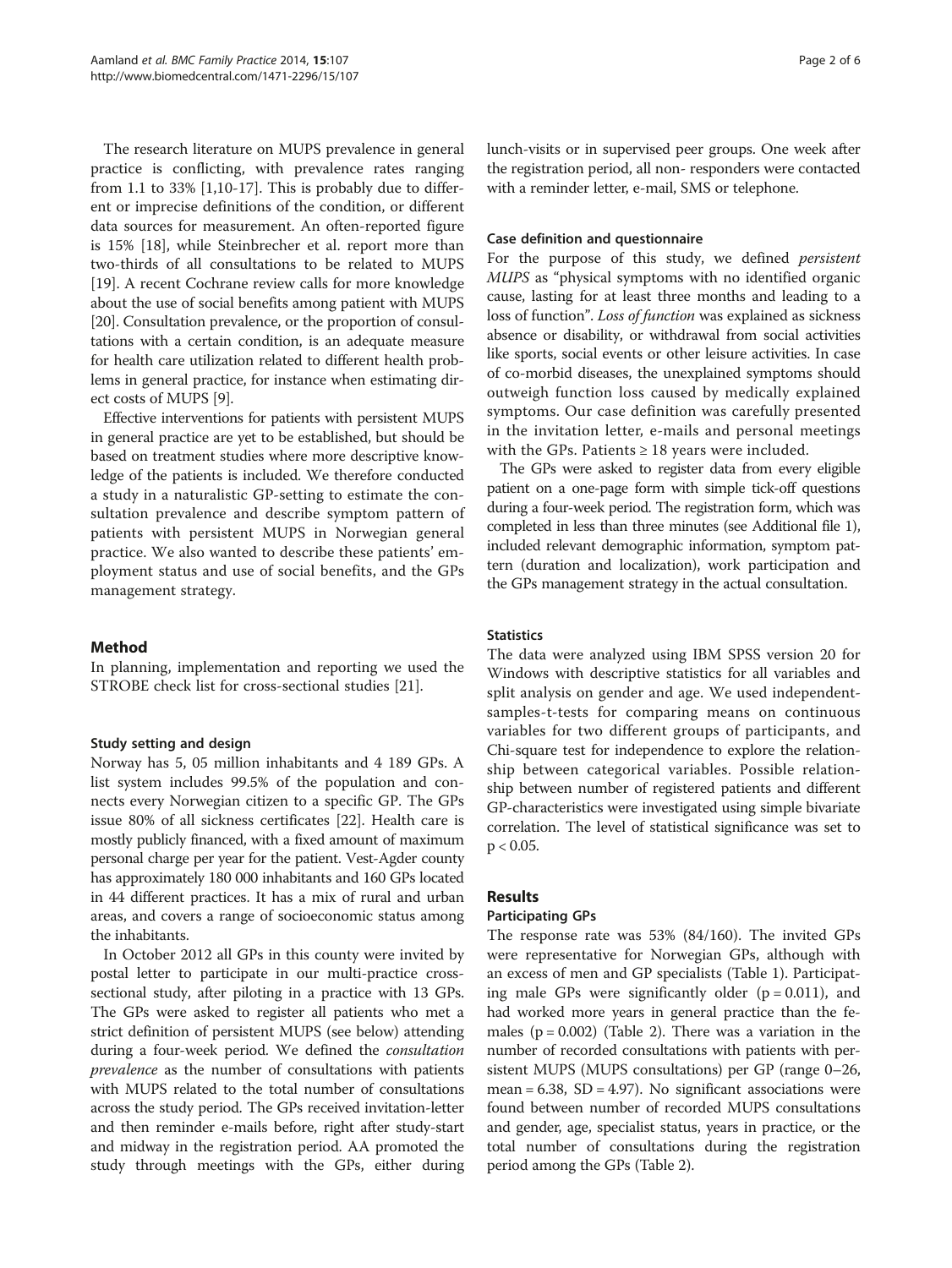<span id="page-2-0"></span>Table 1 Characteristics of all Norwegian GPs, GPs in Vest-Agder and the participating GPs

|                                              | Norway      | <b>Vest-Agder</b> | <b>Participants</b> |  |
|----------------------------------------------|-------------|-------------------|---------------------|--|
|                                              | $n = 4 189$ | $n = 160$         | $n = 84$            |  |
| Age, mean                                    | 48.5 $v$    | 48.1 y            | 48.0 y              |  |
| Women                                        | 36.5%       | 33.5%             | 29.8%               |  |
| Mean number of<br>patients listed per doctor | 1 164       | 1 083             | 1 107               |  |
| Specialty attainment                         | 55.0%       | 62.0%             | 72.6%               |  |

# Descriptive data and demographics of the registered patients

The GPs registrated 526 MUPS consultations out of a total of 17 688 consultations, which gave a consultation prevalence rate of 3%. Of these were 399 (75.9%) with female patients. The educational level among the patients did not differ from the distribution in the population in the county as a whole [[23\]](#page-5-0). 234 (44.7%) of the patients were working, significantly more men  $(p = 0.047)$  (Table [3](#page-3-0)). Among the 289 not working, 91 (31.5%) were on sick leave, 119 (41.2%) had a disability pension, and 76 (26.3%) had other social benefits, mostly work assessment allowance. There was no significant gender difference in patients' age, education level or duration of symptoms (Table [4\)](#page-3-0), or symptom pattern (Table [3](#page-3-0)). Musculoskeletal pain and asthenia/fatigue were predominant symptoms, with 68.1% and 57.0% of all patients respectively. Headache or dizziness was reported by 31.9% of the patients and gastrointestinal symptoms by 20.5%.

# GPs management

The majority of the GPs reported that they had offered supportive counseling in the actual MUPS consultations. Medication was prescribed in 21.6% of the consultations. About 20% of the consultations included lab tests or referrals. There were no significant gender differences in GPs management strategy (Table [3](#page-3-0)).

# **Discussion**

# Summary

This study presents for the first time cross-sectional descriptive data on consultations with patients with persistent MUPS in Norwegian general practice. A consultation prevalence rate of 3% suggests that patients with persistent MUPS are common when compared to other reasons for encounter. Musculoskeletal symptoms were the most frequent symptom pattern, followed by asthenia/fatigue. Almost 45% of the patients were working. About 2/3 of the GPs offered supportive counseling at the actual consultation.

# Strengths and limitations

Our study is strengthened by the naturalistic setting and the rigorous case definition, which was carefully described, also through a clinical vignette during personal meetings. Our case definition resembles definitions used in previous research [\[12,13,15](#page-5-0)]. The prevalence in this study is on MUPS patients as perceived by Norwegian GPs and not a prevalence of MUPS in the general public, and due to the study design one patient may have been registered several times, which may influence the results. We believe however this not to be very likely and does not affect the prevalence rate, as this is still a prevalence of MUPS consultations in general practice.

Our design did not allow for inter-rater-reliability checks of the GPs' assessments. As mean duration of a GP-patient relationship in Norway is 7.7 years [\[24](#page-5-0)], we may assume GPs to easily recognize eligible patients due to their knowledge about their patients. Data collection based on digital patient records or interviews may represent larger sources of bias, due to lack of a specific MUPS-diagnosis, incomplete medical records or interviewer's lack of personal knowledge of the actual patients.

Sample bias was reduced through an overall representative sample of GPs-, indicating that the results may be generalised to a comparable setting. However, more participating male GPs may underestimate the consultation

Table 2 Demographics of the participating GPs (n = 84; men 59, women 25), and their proportion of patients with persistent MUPS among all consultations during the four-week registration period

|                            | Total  |         |          | Men   |         |          | Women |         |          |
|----------------------------|--------|---------|----------|-------|---------|----------|-------|---------|----------|
|                            | Mean   | (SD)    | Range    | Mean  | (SD)    | Range    | Mean  | (SD)    | Range    |
| Age*                       | 48.0   | (11.37) | 26-68    | 49.9  | (11.63) | 26-68    | 43.5  | (9.49)  | 26-60    |
| Years in practice*         | 17.8   | (12.15) | $0 - 42$ | 20.3  | (12.27) | $0 - 42$ | 11.8  | (9.98)  | $0 - 32$ |
| List length                | 1107   | (340.0) | 370-2496 | 1126  | (364.2) | 370-2496 | 1061  | (277.4) | 460-1450 |
| MUPS-patients <sup>1</sup> | 6.38   | (4.97)  | $0 - 26$ | 6.32  | (5.39)  | $0 - 26$ | 6.52  | (3.91)  | $0 - 15$ |
| N consultations            | 210.33 | (82.55) | 48-394   | 218.8 | (77.8)  | 57-363   | 190.4 | (91.40) | 48-394   |

\*Difference between genders is significant at the 0.05 level.

<sup>I</sup>Association between number of patients with persistent MUPS and total consultations at the level of 0.01 (pearson p = 0.001, spearman, p = 0.003).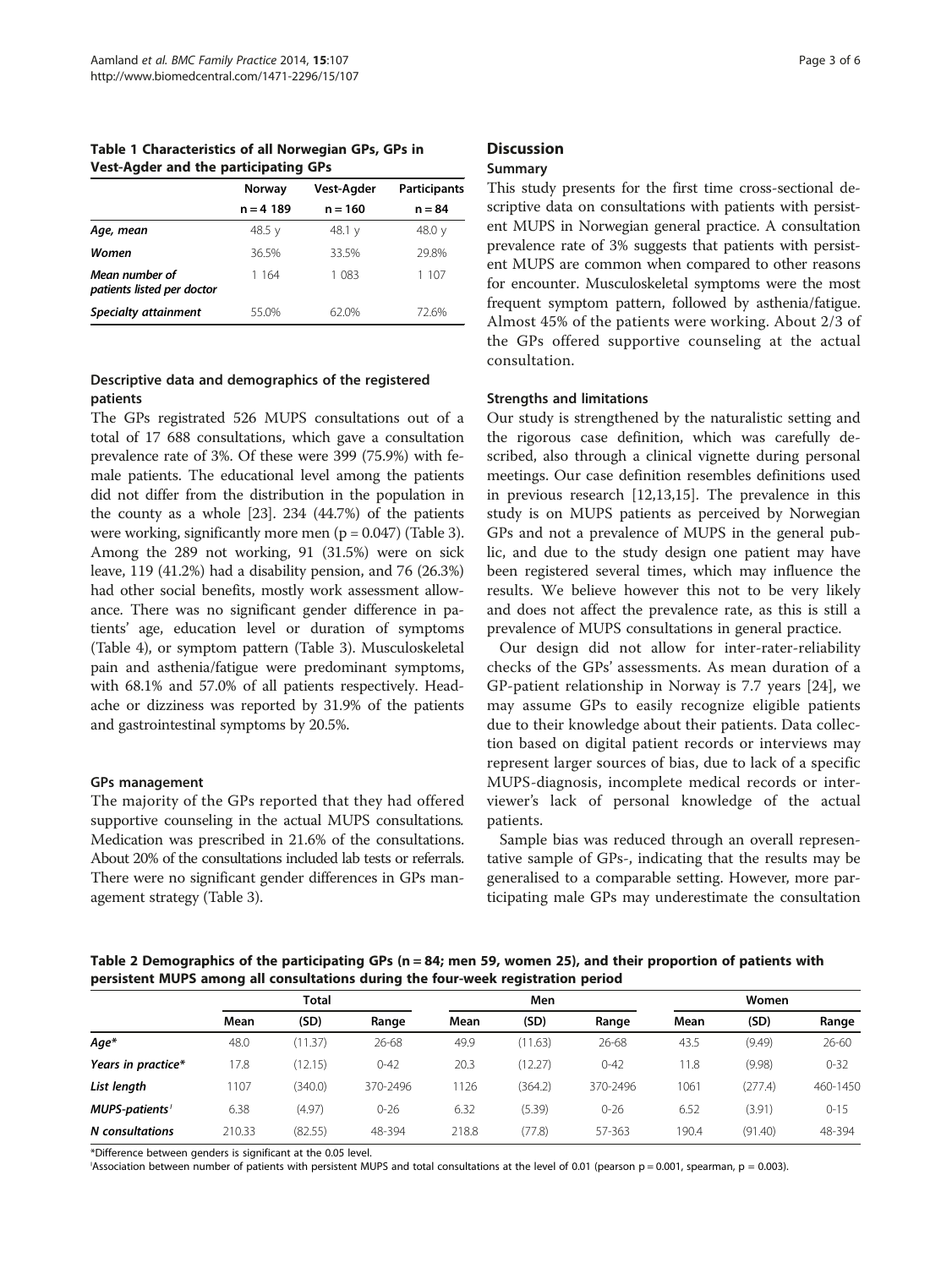<span id="page-3-0"></span>Table 3 Patients with persistent MUPS (n = 526, men 125, women 399)

|                              | All |        | Men |        | Women |        |
|------------------------------|-----|--------|-----|--------|-------|--------|
| Symptom pattern, n (%)       |     |        |     |        |       |        |
| Gastrointestinal             | 108 | (20.5) | 26  | (20.5) | 82    | (20.6) |
| Musculoskeletal              | 358 | (68.1) | 78  | (61.4) | 280   | (70.2) |
| Headache/dizziness           | 168 | (31.9) | 36  | (28.3) | 132   | (33.1) |
| Asthenia/fatique             | 300 | (57.0) | 72  | (56.7) | 228   | (57.1) |
| Others                       | 41  | (7.8)  | 10  | (7.9)  | 31    | (7.8)  |
| Work status, n (%)           |     |        |     |        |       |        |
| Working*                     | 234 | (44.7) | 67  | (52.8) | 167   | (42.2) |
| Not working                  |     |        |     |        |       |        |
| Sick leave                   | 91  | (31.5) | 18  | (30.0) | 73    | (31.9) |
| Disability pension           | 119 | (41.2) | 25  | (41.7) | 94    | (41.0) |
| Other                        | 76  | (26.3) | 18  | (30.0) | 58    | (25.3) |
| GPs management, n (%)        |     |        |     |        |       |        |
| Supportive counceling        | 333 | (63.7) | 83  | (65.4) | 250   | (63.1) |
| Physical examination         | 195 | (32.3) | 50  | (31.4) | 145   | (36.6) |
| Prescriptions                | 124 | (23.7) | 27  | (21.3) | 97    | (24.5) |
| <b>Blood</b> test            | 113 | (21.6) | 20  | (15.7) | 93    | (23.5) |
| Referral                     | 93  | (17.8) | 24  | (18.9) | 69    | (17.4) |
| Social security certificates | 106 | (20.3) | 25  | (19.7) | 81    | (20.5) |
| Others                       | 41  | (7.8)  | 11  | (8.7)  | 30    | (7.6)  |

Symptom localization, work status and GPs management in numbers and percent. \*Difference between genders is significant at the 0.05 level.

prevalence since female GPs see more female patients, and, due to gender effects on communication, they may see more patients with MUPS [[25](#page-5-0)]. GP based prevalence estimates are found to be consequently underestimated [[15,26\]](#page-5-0), but this may also indicate registration of symptoms

of less clinical significance, which we did not intend to include in this study.

A response rate of 53% is modest, although higher than other surveys of GPs on MUPS [[27,28\]](#page-5-0). Furthermore, our sample seemed to be fairly representative for Norwegian GPs.

Possible source of information bias may be due to incomplete recordings due to GPs busy workday [[29](#page-5-0),[30](#page-5-0)] resulting in ignored eligible patients (consultation prevalence underestimated), or a non-compliant attitude to the actual instruction due to an eager to participate because of professional relationships with the first author (skewing possible for both directions). The GPs in the area received various reminders and information about the study. How this may have influenced the registration is unknown [\[31\]](#page-5-0). On the other hand, personal and extensive study information may have raised the actual quality of the collected data.

Only 32% of the patients in our sample were on sick leave. This finding seems to oppose previous research [[32\]](#page-5-0) by suggesting that previous assumptions of high level of disability among patients with persistent MUPS needs revision. However, as loss of function was a criterion for eligibility in the study, we can only assume that that these patients met this criterion otherwise than being out of work.

#### Comparison with existing literature

A consultation prevalence rate of 3% suggests that patients with persistent MUPS are common in general practice when compared to other frequently occurring conditions like hypertension, atrial fibrillation, diabetes mellitus, and depression, each accounting for 1.3-4.9% of the consultations in Norwegian general practice [[33](#page-5-0)]. A

Table 4 Characteristics of patients with persistent MUPS (n = 526) in numbers and percent

| Gender                  | All   |                |       | Men            | Women |                |
|-------------------------|-------|----------------|-------|----------------|-------|----------------|
|                         |       |                | 127   | $(24.1\%)$     | 399   | $(75.9\%)$     |
| Age (years)             |       |                |       |                |       |                |
| Mean                    | 46.11 | $(SD = 13.92)$ | 45.74 | $(SD = 14.09)$ | 46.23 | $(SD = 13.88)$ |
| 18-40                   | 182   | (35.0)         | 43    | (34.7)         | 139   | (35.1)         |
| $41 - 65$               | 291   | (56.0)         | 70    | (56.6)         | 221   | (55.8)         |
| >65                     | 47    | (9.0)          | 11    | (8.7)          | 36    | (9.1)          |
| Education (n, %)        |       |                |       |                |       |                |
| Primary school          | 131   | (25.5)         | 30    | (24.4)         | 101   | (25.9)         |
| Highschool              | 249   | (48.6)         | 67    | (54.5)         | 182   | (46.7)         |
| College/university      | 133   | (25.9)         | 26    | (21.1)         | 107   | (27.4)         |
| Duration of MUPS (n, %) |       |                |       |                |       |                |
| $<$ 1 year              | 73    | (14.0)         | 25    | (20.0)         | 48    | (12.1)         |
| 1-5 years               | 161   | (30.9)         | 39    | (31.2)         | 122   | (30.8)         |
| $> 5$ years             | 287   | (55.1)         | 61    | (48.8)         | 226   | (57.1)         |

Age, level of education and symptom duration.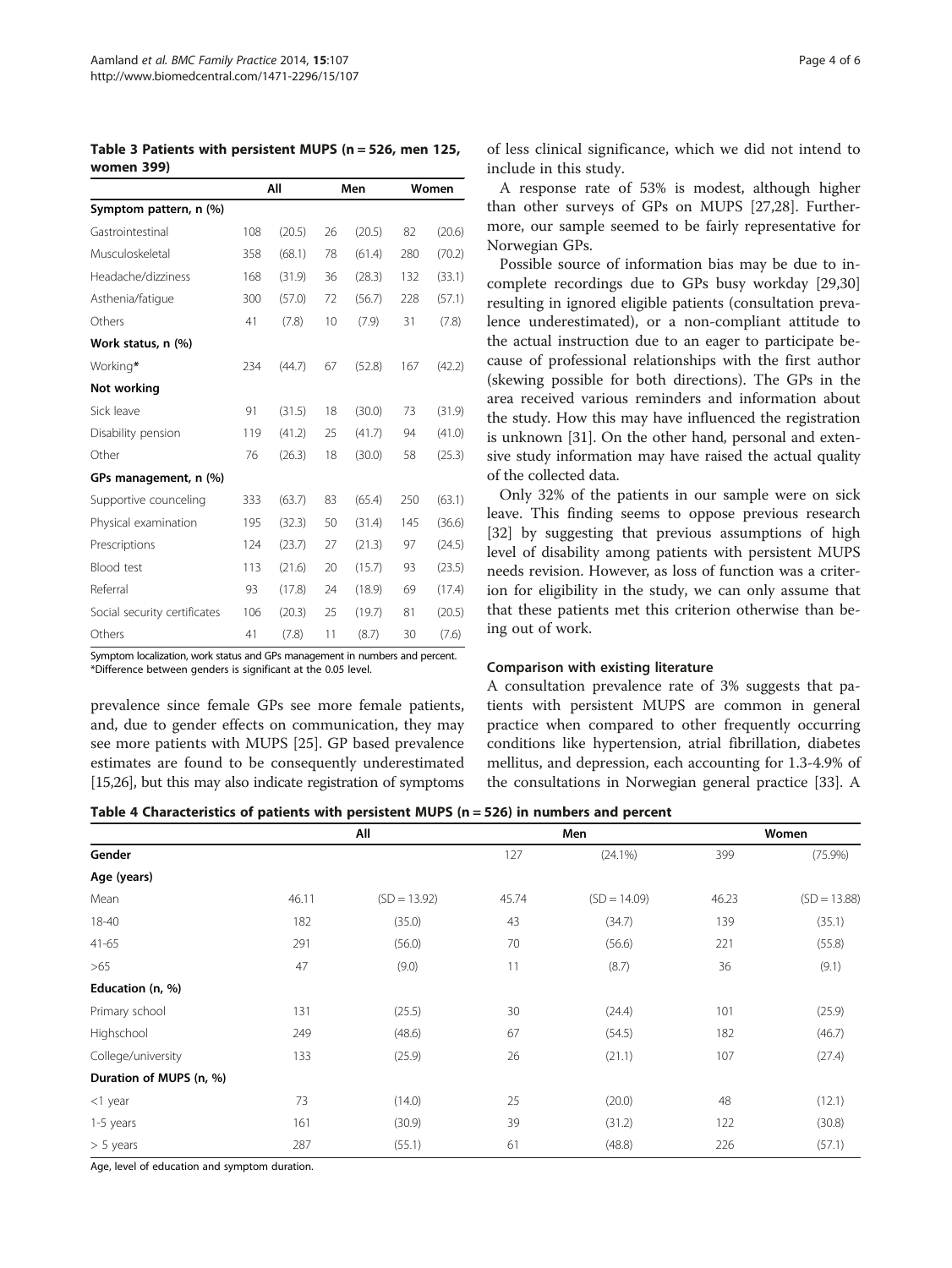<span id="page-4-0"></span>recent retrospective study from primary and secondary care in US [[12](#page-5-0)] presented exactly the same consultation prevalence for persistent MUPS by use of a similar case definition, and a Dutch study from primary care found a prevalence of 2.45% on persistent MUPS [[11](#page-5-0)].

More women (76%) than men in our sample suffered from MUPS, consistent with prior studies [\[34](#page-5-0)]. However, we should keep in mind that doctors tend to categorize female patients more easily as somatizers than male ones [[35](#page-5-0)] and that this may be the same for patients with MUPS as we do not see persistent MUPS as synonymous with 'severe somatization disorder' [\[36\]](#page-5-0).

In contrast to findings from a similar study we found linearity between number of patients with persistent MUPS and total number of consultations at the individual GPs [[12\]](#page-5-0). Musculoskeletal symptoms were the most frequent MUPS symptom pattern in our study, followed by asthenia/fatigue. These findings diverge from a recent study where asthenia/fatigue was leading among patients with persistent MUPS [[34](#page-5-0)]. However use of different case definitions may contribute to this difference, and with knowledge of substantial co-occurrence for these symptoms, this finding may be of less clinical importance.

An important overall finding challenges the stereotypes of patients with persistent MUPS. In our study, this group of patients is heterogenous - a quarter are men, a quarter has higher education, a third is below age 40, and nearly half of them work. This highlights the need to refrain from unsubstantiated stereotyping of "MUPS-patients".

Our finding of a scarce prescription rate complies with recommendations that medication should play a minor role in medical management of MUPS [[37,38\]](#page-5-0). Our case definition implied prior appropriate diagnostic evaluations, but still we found that one out of five patients received further referrals. This may illustrate GPs feeling of shortcoming in managing these patients, and a lack of knowledge of what these patients' actual want and need [\[39,40](#page-5-0)]. Furthermore, it may illustrate a limited awareness among the GPs about potentially iatrogenic harms trough additional interventions [\[41](#page-5-0)]. However, actual lab test and referrals in the registered MUPS consultations may represent adequate management of other co-existing diseases or presentation of new symptoms, which may represent new disease.

Levels of supportive counseling at the GP encounter will probably vary according to structure of health care system. In a study from US, 37% were referred to different mental health care center [[12\]](#page-5-0), reflecting possible differences in therapeutic cultures. It seems like Norwegians GPs more often provide supportive care themselves rather referring to secondary care.

# Conclusion

This study reveals that consultations with patients with persistent MUPS are common in general practice. These

consultations represent a heterogeneous group of patients, which illustrate possible needs for modifications of stereotyping upon these patients. A continuous focus on GPs knowledge and management skills of MUPS is important, as GPs have a major role in caring for these patients. More research on effective interventions, based on knowledge about the heterogeneity of this group of patients, is needed.

# Additional information Ethical approval

Only the individual GP knew the identity of the patients

and all personal data were anonymous. Therefore, neither The Regional Committee for Ethics in Medical Research nor the Norwegian Social Science Data Services (NSD) regarded the study to be within their mandatory (Reference number 31527/3/AMS).

### Keypoint

- Patients with persistent MUPS account for 3% of consultations in Norwegian general practice;
- Musculoskeletal symptoms were most frequent, followed by asthenia/fatigue;
- 45% of patients with persistent MUPS were currently working, of these significantly more men;
- A major GP-management strategy was supportive counseling. GPs need tools to identify and provide adequate health care for patients with persistent MUPS.

# Additional file

#### [Additional file 1:](http://www.biomedcentral.com/content/supplementary/1471-2296-15-107-S1.docx) Registration form.

#### Competing interests

The authors report no competing interest. The authors alone are responsible for the content and writing of the paper.

#### Authors' contributions

All authors designed the study. AA conducted the data collection, analysis and led the drafting of the manuscript. ELW and KM contributed to analysis, discussion of findings and drafting of the manuscript. All authors read and approved the final manuscript.

#### Acknowledgements

We are grateful to the GPs who took part in this research, and thank Eline Ree for statistical advice. We also acknowledge Eldbjorg Gunnarson for administrative support.

#### Funding

This work was supported by the Norwegian Medical Association´s fund for research in general practice.

#### Author details

<sup>1</sup> Research Unit for General Practice, Uni Research Health Bergen, Kalfarveien 31, N-5018 Bergen, Norway. <sup>2</sup> Department of Global Public Health and Primary Care, University of Bergen, Bergen, Norway. <sup>3</sup>Research Unit for General Practice in Copenhagen, Copenhagen, Denmark.